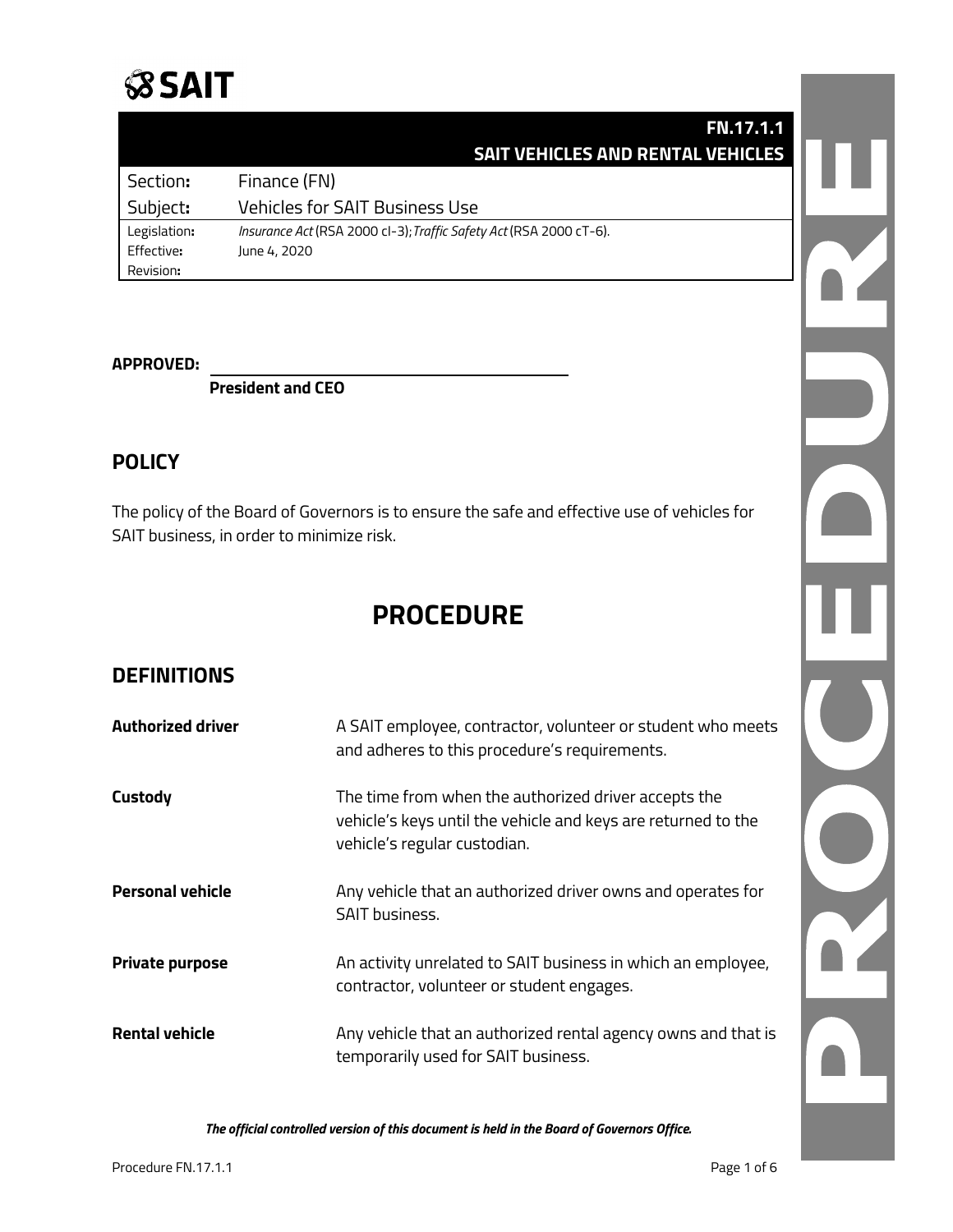

**SAIT business An activity that SAIT sponsors or that occurs in relation to** SAIT's employment activities. **SAIT vehicle** Any vehicle owned by or leased to SAIT.

# **GOVERNING PRINCIPLES**

- 1. This procedure applies to a SAIT vehicle or a rental vehicle operated by employees, contractors, volunteers or students while conducting SAIT business.
- 2. This procedure does not apply to a personal vehicle operated by employees, contractors, volunteers or students while conducting SAIT business. Refer to procedure FN.17.1.2 Personal Vehicles.
- 3. The employee, contractor, volunteer or student is responsible for selecting the vehicle transportation option that is in SAIT's best interest both financially and from a time perspective.
- 4. A dean, director or designate of a school or department that owns a SAIT vehicle has the authority to authorize that vehicle to be used by an employee, contractor, volunteer or student, provided that:
	- a) The dean, director or designate is satisfied that the employee, contractor, volunteer or student is qualified and authorized to use a SAIT vehicle.
	- b) The employee, contractor, volunteer or student satisfies the criteria used to determine driver eligibility, as set out in section A of this procedure.
	- c) The vehicle will not be used for private purposes.

Contact the insurance coordinator, finance department, for information.

5. As per procedure AC.2.13.2 Study Abroad, study abroad participants and accompanying SAIT employees are not permitted to rent or operate a vehicle during a study abroad activity, unless exceptional circumstances exist and this has been approved in advance by the study abroad coordinator, Learner and Academic Services Department.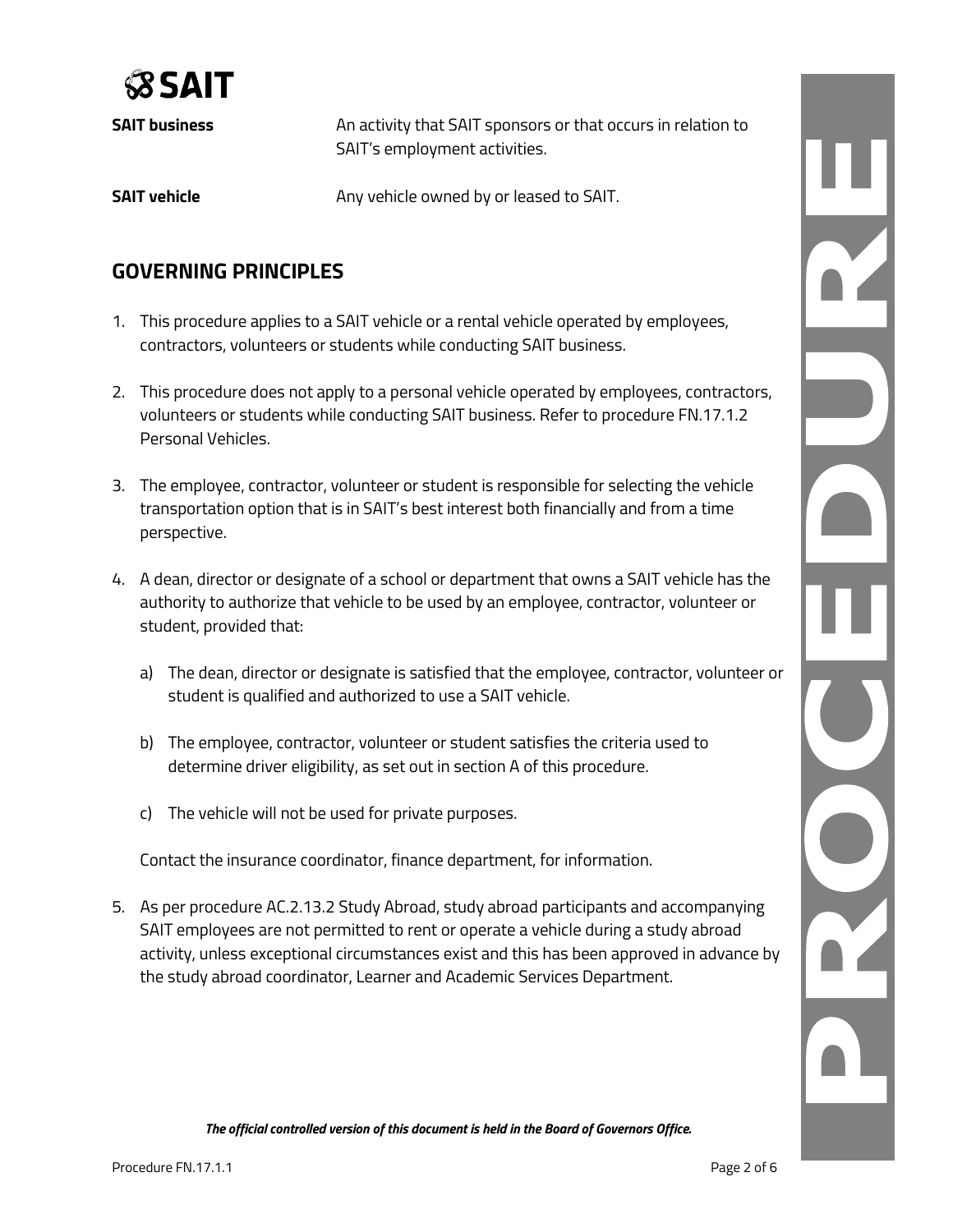

## **PROCEDURE**

#### **A. Authorized Drivers**

- 1. An individual requesting to be an authorized driver must:
	- a) Be a SAIT employee, contractor, volunteer or student.
	- b) Disclose all major convictions and suspensions.
	- c) Have no more than six demerit points on that individual's driver's license.
	- d) Possess a valid Alberta driver's license with a class appropriate to the vehicle to be operated. If that individual holds a license from another province or territory, that individual must attach a current copy of the driver abstract from that other province or territory. If that individual subsequently obtains a valid Alberta driver's license, that individual must provide it to the insurance coordinator.
- 2. A new employee, contractor or volunteer who is required to drive a SAIT vehicle or a rental vehicle for the purposes of the SAIT position must initially provide a current copy of that individual's driver abstract to the school/department responsible for hiring the employee or contractor or obtaining the services of the volunteer, as applicable. The school/department's dean, director or designate will review that individual's driving record before that individual starts SAIT duties. Once the employee, contractor or volunteer starts work, the completed SAIT Authorized Driver Form and driver abstract must be forwarded to the insurance coordinator. Once the documents have been approved by the dean, director or designate, the individual will be accepted as a SAIT authorized driver, and no further paperwork will be required for subsequent trips, unless specifically requested by SAIT's insurer.
- 3. If a current employee, contractor, volunteer or student wishes to sign out a SAIT vehicle or obtain a rental vehicle for the first time:
	- a) That individual must provide a current copy of that individual's driver abstract and complete and provide a copy of the SAIT Authorized Driver Form, attached as Schedule A, an Associated Document to this procedure, to that individual's dean, director or designate at least five business days before the planned use.
	- b) The dean, director or designate will review the documents submitted and approve or disapprove them as per section C of this procedure. A copy of the documents shall be forwarded to the insurance coordinator no later than five business days before the planned use. In the case of an exceptional situation involving last-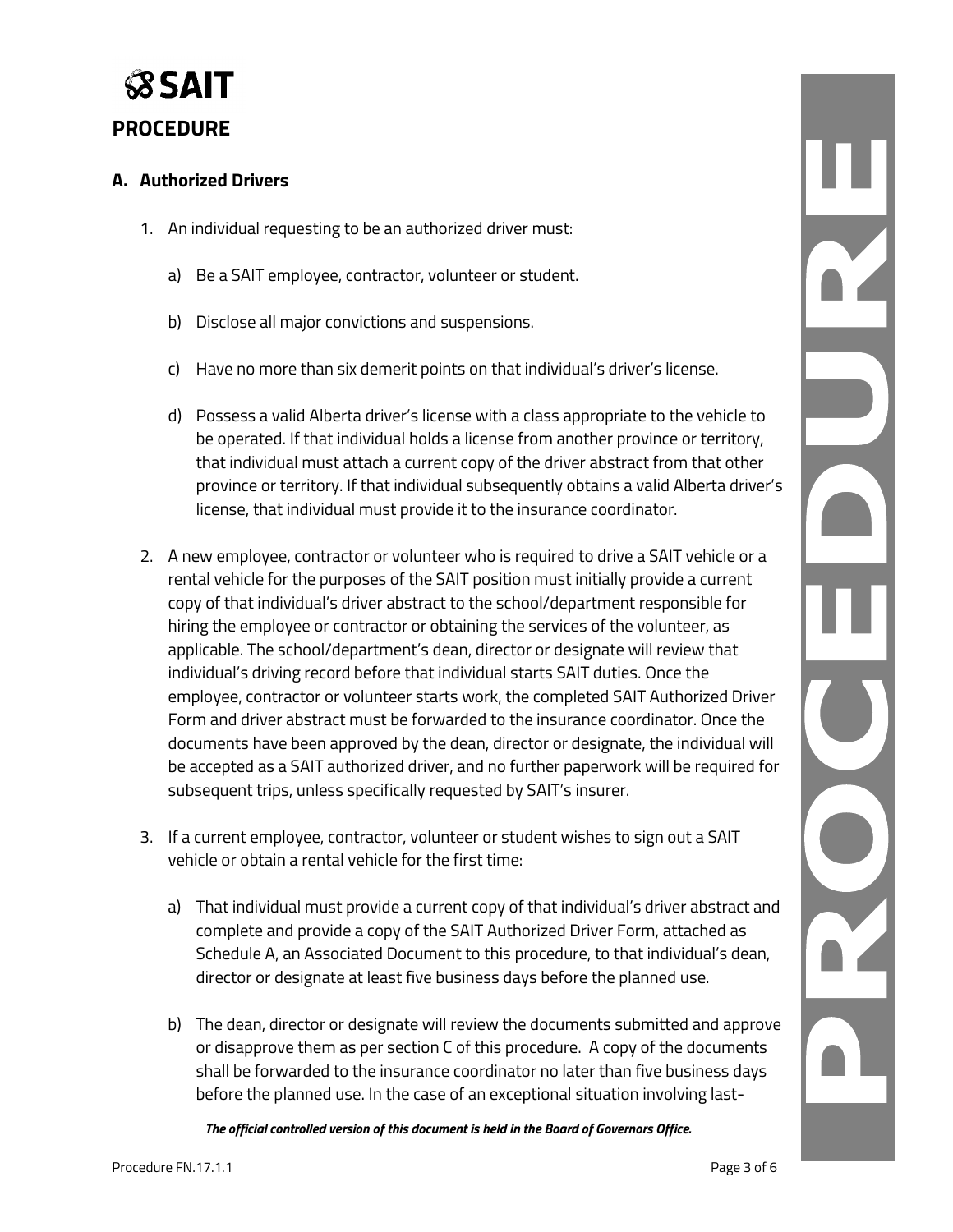

minute travel arrangements where the five-day deadline cannot be met, the dean, director or designate must contact the insurance coordinator as soon as possible.

- c) Once the documents have been approved by the dean, director or designate, the individual will be accepted as a SAIT authorized driver, and no further paperwork will be required for subsequent trips, unless specifically requested by SAIT's insurer.
- d) As per SAIT's rental agreement, students driving rental vehicles must usually be at least 21 years old. Any exceptions must be approved by both the insurance coordinator and the rental agency.
- 4. An employee whose job requires the operation of a SAIT vehicle must notify that employee's dean, director or designate if the employee's license is suspended or is no longer valid. Failing to notify the dean, director or designate of the suspension or loss of a driver's license and/or operating a SAIT vehicle without a valid driver's license will result in disciplinary action up to and including dismissal, as per procedure HR.4.1.1 Corrective Action Procedures.

#### **B. Authorized Driver Responsibilities**

- 1. An authorized driver of a SAIT vehicle or rental vehicle is personally responsible for all traffic and parking violations incurred while the vehicle is in that individual's custody. SAIT will not assume responsibility for or reimburse that individual for violations, fines or penalties.
- 2. An authorized driver is responsible for the safe operation and security of the SAIT vehicle or rental vehicle, paying particular attention to traffic laws in the jurisdiction in which the vehicle is being operated.
- 3. An authorized driver who has accumulated more than six demerit points or whose driver's license has been suspended must notify the dean, director or designate. Failure to do so may result in disciplinary action at the discretion of the dean, director or designate, as per procedure HR.4.1.1 Corrective Action Procedures.
- 4. An authorized driver shall not permit unauthorized drivers to operate the vehicle while the vehicle is in that individual's custody.
- 5. An authorized driver must report all safety, maintenance or malfunction issues relating to the vehicle to the vehicle's regular custodian while the SAIT vehicle or rental vehicle is in that individual's custody.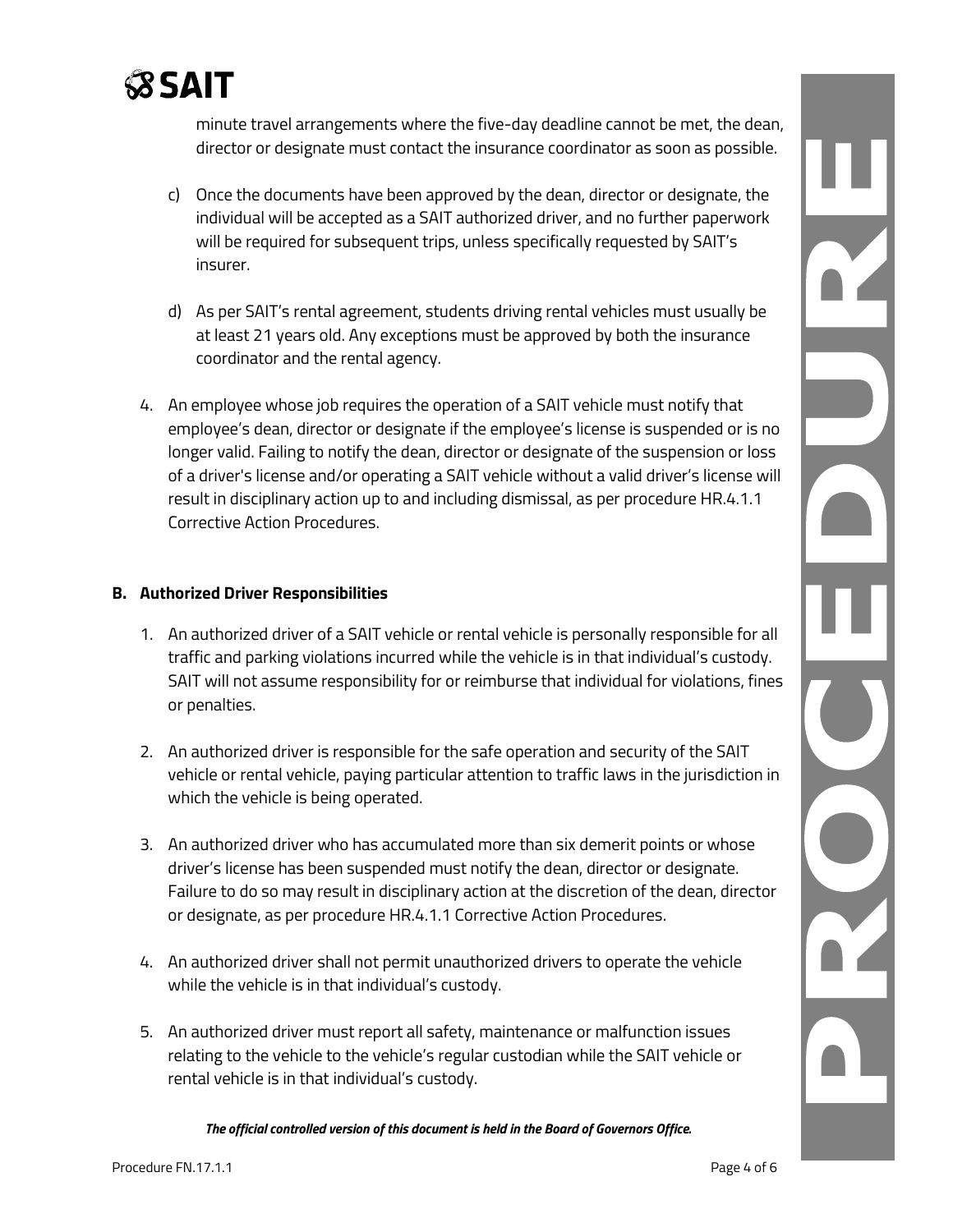# **SSAIT**

6. An authorized driver must report all accidents or incidents involving a SAIT vehicle or rental vehicle while it is in that individual's custody. Alberta's *Traffic Safety Act* requires accidents resulting in injury, death or combined damages in excess of \$2,000 to be immediately reported to the police. When traveling outside of Alberta, the authorized driver should report accidents to the local authorities and the rental agency, if applicable. The authorized driver must report all accidents to the Safety and Community Services department and the insurance coordinator upon return to campus.

#### **C. Vehicle Rental**

- 1. For trips requiring use of a rental vehicle, SAIT recommends bookings be made through SAIT's approved rental agencies. For information on approved rental agencies, see [https://saitnow.ca/everyday-at-sait/sait-business-travel/.](https://saitnow.ca/everyday-at-sait/sait-business-travel/) For bookings that must be made through a non-approved rental agency, contact the insurance coordinator.
- 2. The authorized driver must comply with the rental agency's policies and procedures.
- 3. When an individual is renting a vehicle in Canada or the USA for a period of less than 30 days, SAIT's approved rental agencies automatically include coverage for collision damage waiver and windshield damage as part of the rental rates. The authorized driver is not required to purchase additional insurance. For rentals made through a non-approved agency, contact the insurance coordinator to discuss insurance requirements.
- 4. When an authorized drive is renting a vehicle in Canada or the USA for a period of 30 days or more, the authorized drive must notify the insurance coordinator, so that the vehicle can be added to SAIT's automobile policy.
- 5. If a SAIT employee wishes to rent a vehicle outside of Canada or the USA, the employee must:
	- a) Contact the insurance coordinator, to discuss the insurance implications for SAIT and the employee.
	- b) Obtain approval from Executive Management Council to do so, as this is a business decision.

# **ASSOCIATED DOCUMENTS**